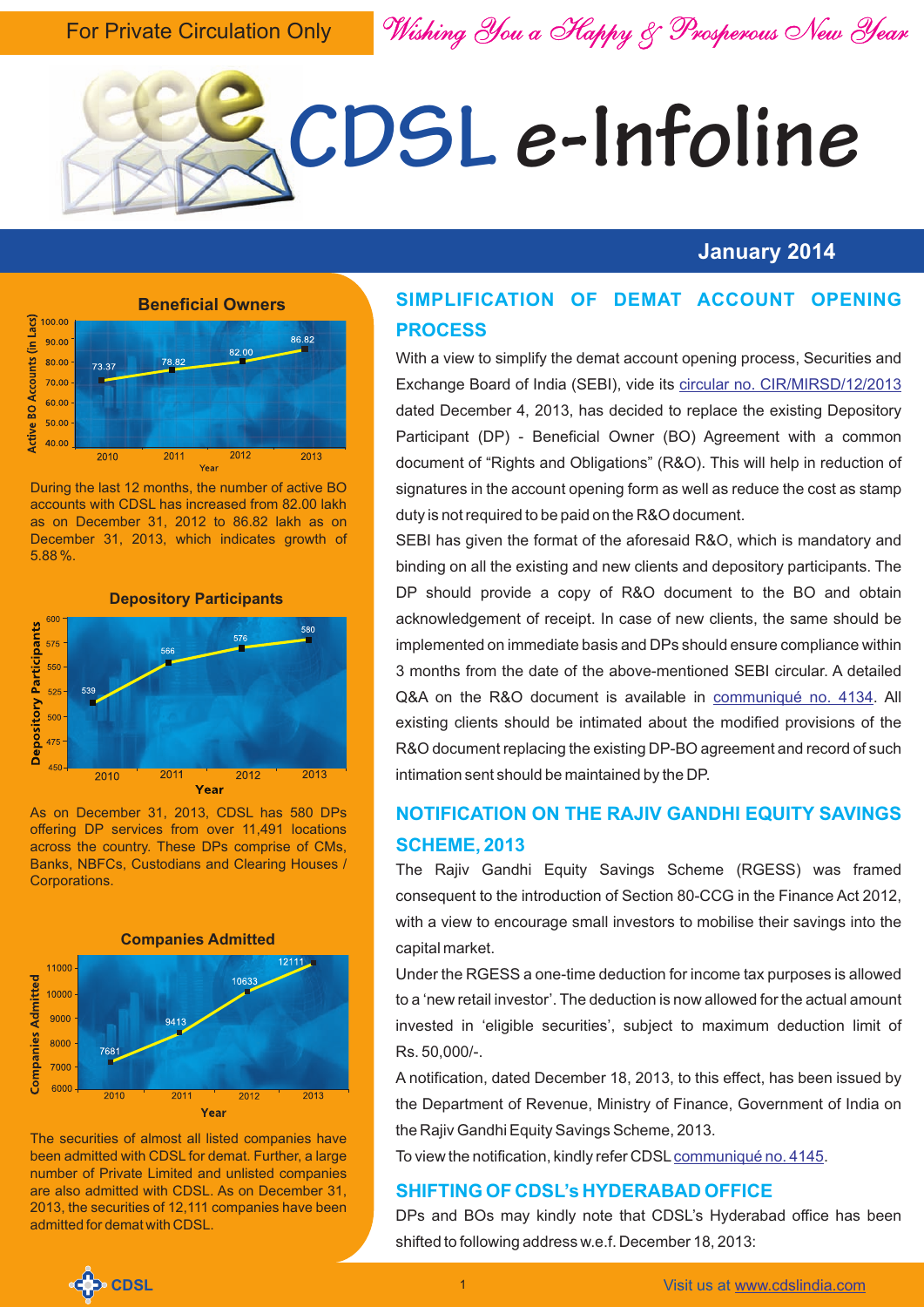### **CDSL e-Infoline**

Central Depository Services (India) Limited Flat No.302, Mari Gold Pavani Estate, Dwarakapuri Colony, Punjagutta, Hyderabad – 500 082, Andhra Pradesh. Tel: 040-30722562

#### **CHANGE IN NAME OF DP**

The following CDSLDPhas changed its name:

| <b>DPID</b> | <b>OLD NAME</b>        | <b>NEW NAME</b>        |
|-------------|------------------------|------------------------|
| 42200       | Rajvi Stock            | Rajvi Stock Broking    |
|             | <b>Broking Limited</b> | <b>Private Limited</b> |

#### **SUCCESSFULFACILITATION OF ELECTRONIC VOTING**

CDSL's e-Voting System enables investors to cast their votes pertaining to company resolutions at their convenience from home / office till the last day. At present, 245 companies have signed the agreement with CDSL for its e-Voting System of which 95 companies have used CDSL's e-Voting platform to conduct electronic voting for AGMs and postal ballot resolutions on 125 occasions. Shareholders of 6 companies took the opportunity to cast their votes on www.evotingindia.com in the month of December 2013.

Further, another 10 companies commenced e-Voting in the month of December 2013. To register your company for e-Voting, please contact Mr. Anand Tirodkar on 022-22728153, anandt@cdslindia.com or Mr. Mehboob Lakhani on 022-22725040, mehboobl@cdslindia.com.

#### **DISPATCH OF STATEMENTS**

CDSL, based on requests from various Depository Participants (DPs), has started its new service for dispatch of transaction cum holding statements on behalf of DPs. The objective of providing this service is to ensure timely dispatch of statements to the beneficial owners (BOs). In order to register for this service, DPs need to enter into an agreement with CDSL. At present, over 160 DPs of CDSL have registered for this service. For further details refer [communiqué no. 3582.](http://www.cdslindia.com/communiques/dp/DP-3582-Dispatch-of-Transaction-and-Holding-Statements-to-BOs.pdf)

#### **INVESTOR AWARENESS PROGRAMS (IAPs)**

During December 2013, CDSL BOPF Trust has conducted 18 IAPs across India in association with BSE Investor Protection Fund. CDSL DPs such as ICICI Securities Limited, Bank of India, Sharekhan Ltd., Karvy Stock Broking Limited, IL&FS Securities Services Limited, Way2Wealth Brokers Private Limited, Sharewealth Securities Limited, Ambalal Shares and Stocks Private Limited, Abhyudaya Coop Bank Limited and The Cosmos Co-operative Bank Limited also participated in these IAPs. Further, leading dailies such as Sakaal, Sandesh & Janmabhumi Vyapar contributed in making these IAPs a grand success. CDSL also participated in investor education program conducted by the Consumers' Guidance Society, Vijayawada under the aegis of SEBI and conducted IAPs with the Institute of Chartered Accountants of India, Institute of Cost Accountants of India and Tamil Nadu Investors Association at Chennai. Further, CDSL also conducted an Executive Education program on 'Financial Markets Regulations for IAS Officers' at the BSE Training Institute.

These programs were directed towards educating the investors about depository services, risk management and the Rajiv Gandhi Equity Savings Scheme (RGESS). For details of forthcoming IAPs, kindly visit [www.cdslindia.com/investor- meet.](http://www.cdslindia.com/investors/investor-meet.jsp)



Mr.Ravvi.G, Vice President – Sales, Ambalal Shares & Stocks Pvt.Ltd. addressing the audience at an IAP conducted by CDSL and Ambalal Shares & Stocks Pvt.Ltd. at S.R. College of Engineering, Tiruchengode, Namakkal District, Tamilnadu



Mr. Vijay Singh Bais, AGM – Bank of India, Mr. Anil Kumar, Chief Manager - Bank of India and Mr. Ajit Pawar, Regional Head, Asit C Mehta Investment Intermediates Ltd. (ACMIIL), addressing the audience at an IAPconducted at Bank of India, GandhiBaug branch, Nagpur, Maharashtra on 06.12.2013.